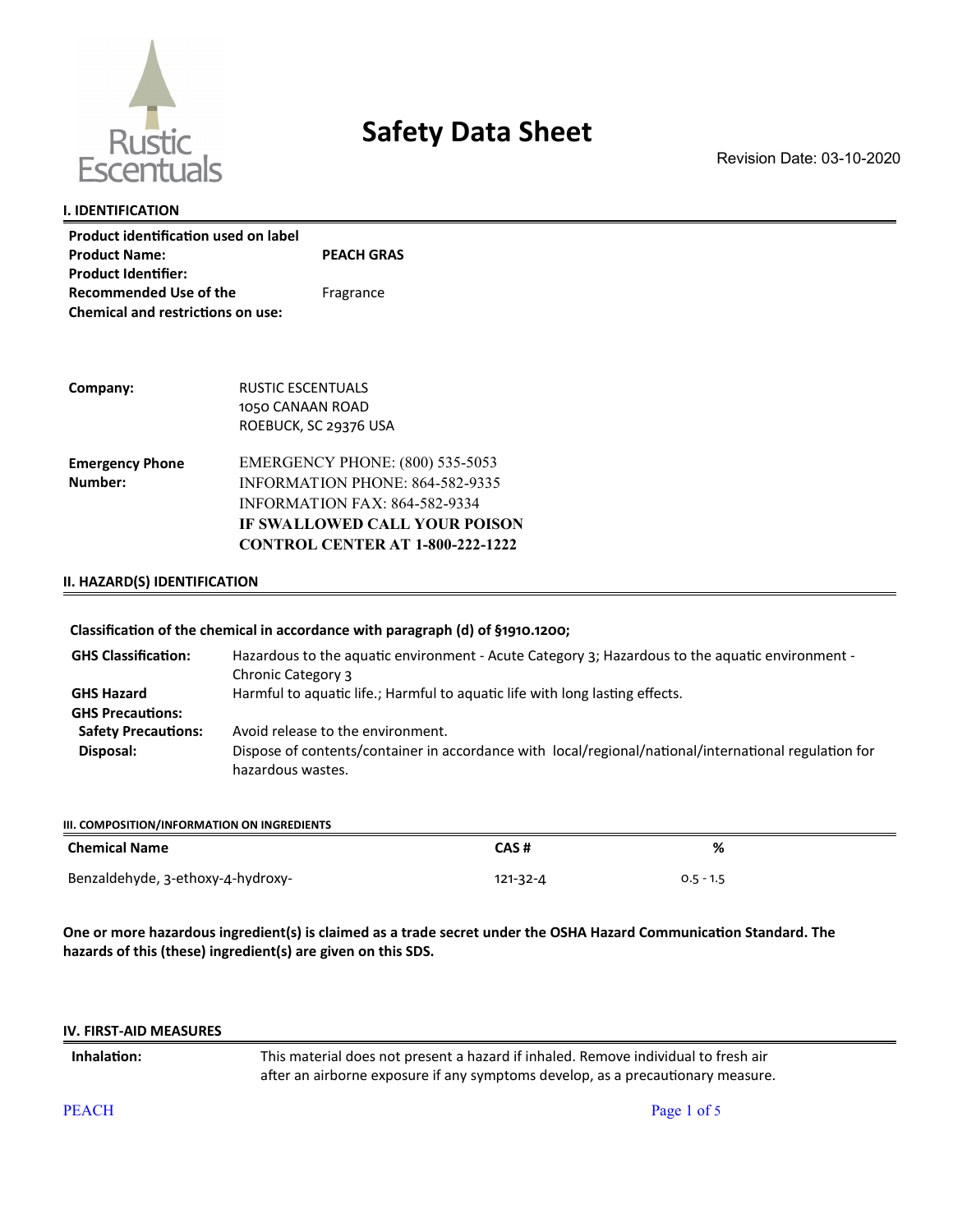# Safety Data Sheet Revision Date: 03-10-2020

| Eyes:                             | Flush eyes with plenty of water for at least 20 minutes retracting eyelids often. Tilt<br>the head to prevent chemical from transferring to the uncontaminated eye. Get<br>immediate medical attention. |
|-----------------------------------|---------------------------------------------------------------------------------------------------------------------------------------------------------------------------------------------------------|
| <b>Skin Contact:</b>              | Wash with soap and water.                                                                                                                                                                               |
| Ingestion:                        | No hazard in normal industrial use. Do not induce vomiting. Seek medical attention<br>if symptoms develop. Provide medical care provider with this MSDS.                                                |
| <b>Most important</b>             |                                                                                                                                                                                                         |
| symptoms and effects -<br>acute   | No Data Available                                                                                                                                                                                       |
| <b>Most important</b>             |                                                                                                                                                                                                         |
| symptoms and effects -<br>chronic | No Data Available                                                                                                                                                                                       |
| <b>Notes to Doctor:</b>           | No additional first aid information available                                                                                                                                                           |

## **V. FIRE FIGHTING MEASURES**

| <b>Flammability Summary:</b><br><b>Extinguishing Media:</b>                                                                                                                                                                                                                                                                                                  |  | <b>Combustible at elevated temperatures</b><br>Use alcohol resistant foam, carbon dioxide, or dry chemical when<br>fighting fires. Water or foam may cause frothing if liquid is burning<br>but it still may be a useful extinguishing agent if carefully applied to<br>the surface of the fire. Do Not direct a stream of water into the hot<br>burning liquid. |  |
|--------------------------------------------------------------------------------------------------------------------------------------------------------------------------------------------------------------------------------------------------------------------------------------------------------------------------------------------------------------|--|------------------------------------------------------------------------------------------------------------------------------------------------------------------------------------------------------------------------------------------------------------------------------------------------------------------------------------------------------------------|--|
| <b>Extinguishing Media advised against:</b>                                                                                                                                                                                                                                                                                                                  |  | No Data Available                                                                                                                                                                                                                                                                                                                                                |  |
| Fire and/or Explosion Hazards:                                                                                                                                                                                                                                                                                                                               |  | Material may be ignited only if preheated to temperatures above the                                                                                                                                                                                                                                                                                              |  |
| <b>Fire Fighting Methods and Protection:</b>                                                                                                                                                                                                                                                                                                                 |  | high flash point, for example in a fire.<br>Do not enter fire area without proper protection including self-<br>contained breathing apparatus and full protective equipment.                                                                                                                                                                                     |  |
| <b>Hazardous Combustion Products:</b>                                                                                                                                                                                                                                                                                                                        |  | <b>Carbon Oxides</b>                                                                                                                                                                                                                                                                                                                                             |  |
|                                                                                                                                                                                                                                                                                                                                                              |  |                                                                                                                                                                                                                                                                                                                                                                  |  |
| VI. ACCIDENTAL RELEASE MEASURES                                                                                                                                                                                                                                                                                                                              |  |                                                                                                                                                                                                                                                                                                                                                                  |  |
| <b>Personal Precautions and Equipment:</b><br><b>Methods for Clean-up:</b>                                                                                                                                                                                                                                                                                   |  | No health affects expected from the clean-up of this material if contact<br>can be avoided. Follow personal protective equipment<br>recommendations found in Section VIII of this MSDS<br>No special spill clean-up considerations. Collect and discard in regular<br>trash.                                                                                     |  |
| VII. HANDLING AND STORAGE                                                                                                                                                                                                                                                                                                                                    |  |                                                                                                                                                                                                                                                                                                                                                                  |  |
| <b>Handling Technical Measures and Precautions:</b><br>Mildly irritating material. Avoid unnecessary exposure.<br><b>Storage Technical Measures and Conditions:</b><br>Store in a cool dry place. Isolate from incompatible materials.<br><b>Materials to Avoid/Chemical Incompatibility:</b><br>Strong oxidizing agents Strong bases Oxidising agents Bases |  |                                                                                                                                                                                                                                                                                                                                                                  |  |
| VIII. EXPOSURE CONTROLS/PERSONAL PROTECTION                                                                                                                                                                                                                                                                                                                  |  |                                                                                                                                                                                                                                                                                                                                                                  |  |
| <b>Engineering Measures:</b>                                                                                                                                                                                                                                                                                                                                 |  | No exposure limits exist for the constituents of this product. No engineering controls<br>are likely to be required to maintain operator comfort under normal conditions of use.                                                                                                                                                                                 |  |
| <b>Respiratory Protection:</b><br><b>Skin Protection:</b>                                                                                                                                                                                                                                                                                                    |  | No respiratory protection required under normal conditions of use.<br>Not normally considered a skin hazard. Where use can result in skin contact, practice<br>good personal hygiene. Wash hands and other exposed areas with mild soap and                                                                                                                      |  |
| <b>PEACH</b>                                                                                                                                                                                                                                                                                                                                                 |  | Page 2 of 5                                                                                                                                                                                                                                                                                                                                                      |  |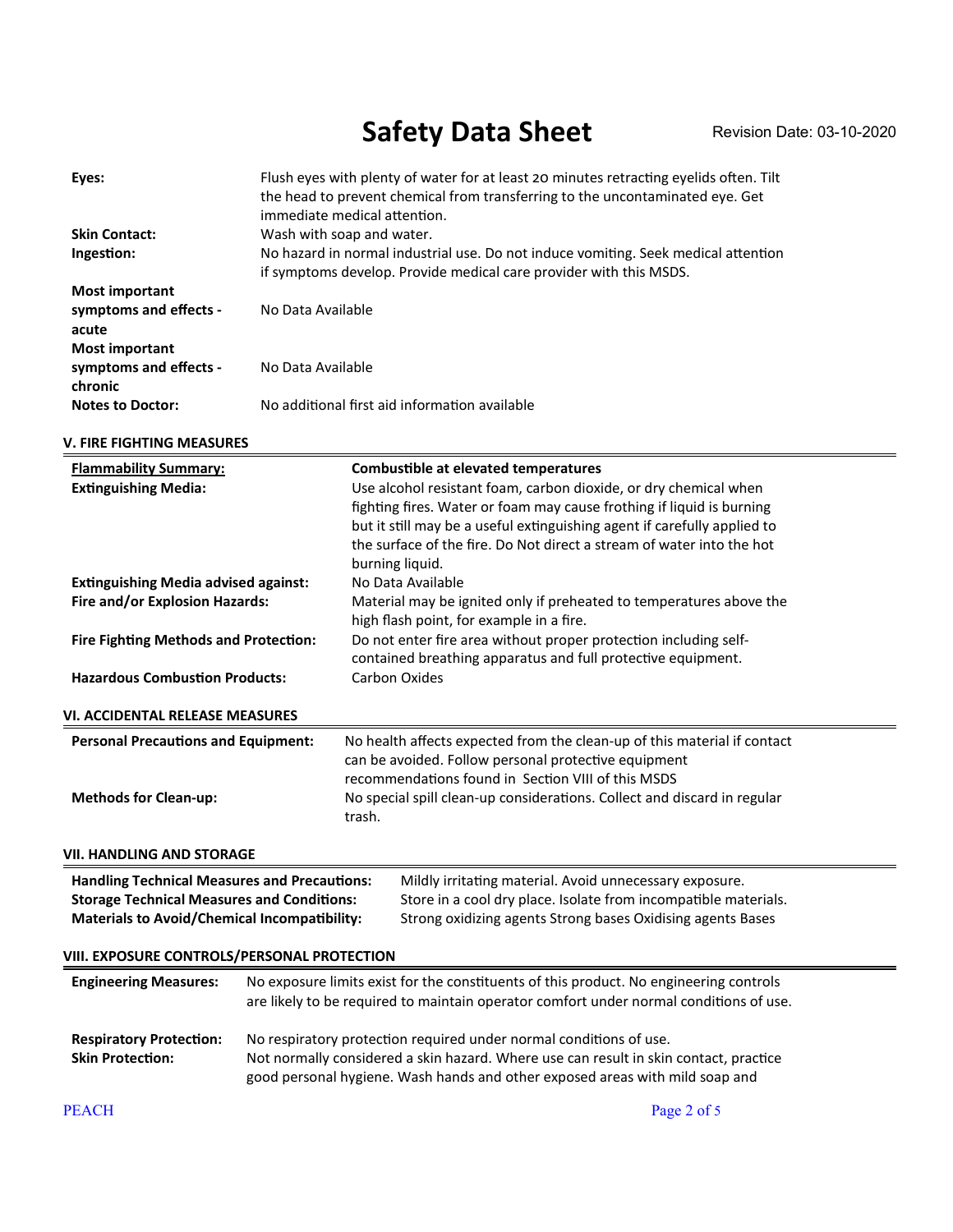# **Safety Data Sheet**

water before eating, drinking, and when leaving work. Gloves: No information available

Revision Date: 03-10-2020

Control Parameters:

**Chemical Name ACGIH TLV-TWA ACGIH STEL OSHA PEL**

No Data Available

## **IX. PHYSICAL AND CHEMICAL PROPERTIES**

| <b>Physical State:</b>                      | Liquid                 |
|---------------------------------------------|------------------------|
| Color:                                      | Clear                  |
| Odor:                                       | Comparable to Standard |
| <b>Odor Threshold:</b>                      | ND.                    |
| pH:                                         | Not Applicable         |
| <b>Melting Point/Freezing Point:</b>        | 37 º F                 |
| <b>Initial Boiling Point:</b>               | 379 $9 F$              |
| <b>Flash Point:</b>                         | 201 º F                |
| <b>Evaporation Rate:</b>                    | Not Available          |
| Flammability (Solid, Gas):                  | No Data Available      |
| <b>Upper Flammable/Explosive Limit:</b>     | Not Available          |
| Lower Flammable/Explosive Limit:            | Not Available          |
| <b>Vapor Density:</b>                       | >1                     |
| <b>Relative Density (Specific Gravity):</b> | 1                      |
| <b>Solubility in Water:</b>                 | Soluble in water-No    |
| <b>Octanol/Water Partition Coefficient:</b> | No Data Available      |
| <b>Decomposition Temperature:</b>           | 300                    |
| Volatiles, % by weight:                     | 0.7                    |
| <b>Bulk Density:</b>                        | 7.21                   |

## X. STABILITY AND REACTIVITY

| Reactivity:                                                                                     | No Data Available                                                                                                                                 |
|-------------------------------------------------------------------------------------------------|---------------------------------------------------------------------------------------------------------------------------------------------------|
| <b>Chemical Stability:</b>                                                                      | Stable under normal conditions.                                                                                                                   |
| <b>Possibility of Hazardous Reactions:</b>                                                      | No Data Available                                                                                                                                 |
| <b>Conditions to Avoid:</b>                                                                     | Temperatures above the high flash point of this combustible<br>material in combination with sparks, open flames, or other<br>sources of ignition. |
| <b>Materials to Avoid/Chemical Incompatibility:</b><br><b>Hazardous Decomposition Products:</b> | Strong oxidizing agents Strong bases Oxidising agents Bases<br>Carbon Oxides                                                                      |
|                                                                                                 |                                                                                                                                                   |

## **XI. TOXICOLOGICAL INFORMATION**

| Most Important                                     | No Data Available |            |
|----------------------------------------------------|-------------------|------------|
| Symptoms:                                          |                   |            |
| <b>Chemical Interactions That Change Toxicity:</b> |                   | None Known |

Immediate (Acute) Health Effects by Route of Exposure:

## **Long-Term (Chronic) Health Effects:**

**Carcinogenicity:** None of the substances have been shown to cause cancer in long term animal studies. Not a carcinogen according to NTP, IARC, or OSHA.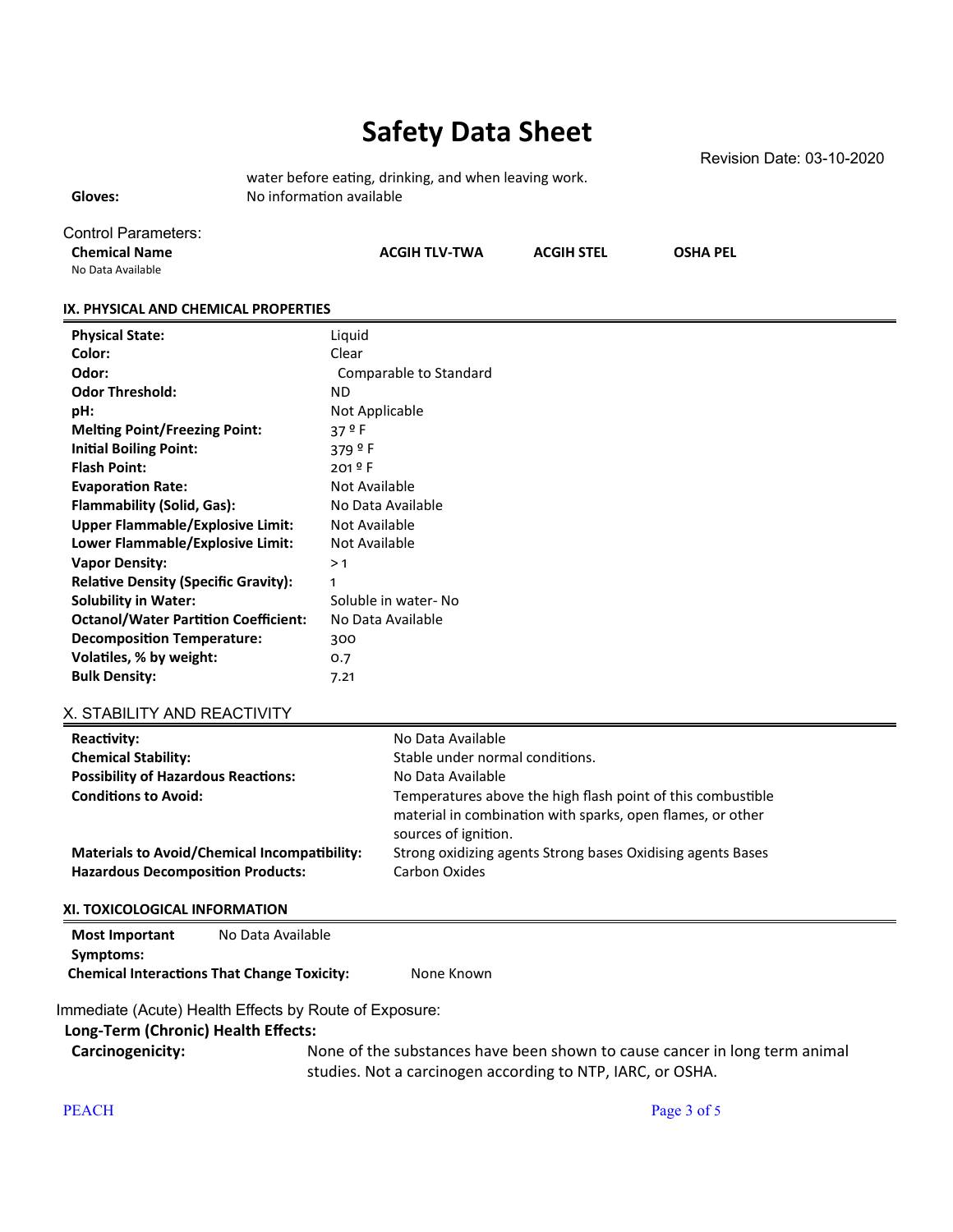# Safety Data Sheet Revision Date: 03-10-2020

| <b>Reproductive toxicity:</b> | No data available to indicate product or any components present at greater than<br>0.1% may cause birth defects.   |
|-------------------------------|--------------------------------------------------------------------------------------------------------------------|
| Germ cell mutagenicity:       | No data available to indicate product or any components present at greater than<br>0.1% is mutagenic or genotoxic. |

| <b>Component Toxicology Data:</b> |                   |           |
|-----------------------------------|-------------------|-----------|
| <b>Chemical Name</b>              | <b>CAS Number</b> | LD50/LC50 |
| No data available                 |                   |           |

## **Has the chemical been classified as a Carcinogen by NTP, IARC or OSHA.**

| Chemical Name     | OSHA Carcinogen   IARC Carcinogen   NTP Carcinogen |  |
|-------------------|----------------------------------------------------|--|
| No Data Available |                                                    |  |

## **XII. ECOLOGICAL INFORMATION**

| Overview:                                                                                       | This material is not expected to be harmful to the ecology. |                                                                                                                                                                                                                                                                                                                                                                                                                                                                                                                                                                                                                                                                                                                                                                                                                                                                                                                                                                                                                    |                      |                          |  |  |  |
|-------------------------------------------------------------------------------------------------|-------------------------------------------------------------|--------------------------------------------------------------------------------------------------------------------------------------------------------------------------------------------------------------------------------------------------------------------------------------------------------------------------------------------------------------------------------------------------------------------------------------------------------------------------------------------------------------------------------------------------------------------------------------------------------------------------------------------------------------------------------------------------------------------------------------------------------------------------------------------------------------------------------------------------------------------------------------------------------------------------------------------------------------------------------------------------------------------|----------------------|--------------------------|--|--|--|
| <b>Mobility in Soil:</b>                                                                        | No Data Available                                           |                                                                                                                                                                                                                                                                                                                                                                                                                                                                                                                                                                                                                                                                                                                                                                                                                                                                                                                                                                                                                    |                      |                          |  |  |  |
| <b>Persistence:</b>                                                                             | No Data Available                                           |                                                                                                                                                                                                                                                                                                                                                                                                                                                                                                                                                                                                                                                                                                                                                                                                                                                                                                                                                                                                                    |                      |                          |  |  |  |
| <b>Bioaccumulation:</b>                                                                         | No Data Available                                           |                                                                                                                                                                                                                                                                                                                                                                                                                                                                                                                                                                                                                                                                                                                                                                                                                                                                                                                                                                                                                    |                      |                          |  |  |  |
| <b>Other adverse effects</b>                                                                    | No Data Available                                           |                                                                                                                                                                                                                                                                                                                                                                                                                                                                                                                                                                                                                                                                                                                                                                                                                                                                                                                                                                                                                    |                      |                          |  |  |  |
| <b>Ecotoxicity Data</b>                                                                         |                                                             |                                                                                                                                                                                                                                                                                                                                                                                                                                                                                                                                                                                                                                                                                                                                                                                                                                                                                                                                                                                                                    |                      |                          |  |  |  |
| <b>Chemical Name</b>                                                                            | <b>CAS Number</b>                                           | <b>Aquatic EC50</b>                                                                                                                                                                                                                                                                                                                                                                                                                                                                                                                                                                                                                                                                                                                                                                                                                                                                                                                                                                                                | <b>Aquatic ERC50</b> | <b>Aquatic LC50 Fish</b> |  |  |  |
|                                                                                                 |                                                             | Crustacea                                                                                                                                                                                                                                                                                                                                                                                                                                                                                                                                                                                                                                                                                                                                                                                                                                                                                                                                                                                                          | Algae                |                          |  |  |  |
| No Data Available                                                                               |                                                             |                                                                                                                                                                                                                                                                                                                                                                                                                                                                                                                                                                                                                                                                                                                                                                                                                                                                                                                                                                                                                    |                      |                          |  |  |  |
| XIII. DISPOSAL CONSIDERATIONS                                                                   |                                                             |                                                                                                                                                                                                                                                                                                                                                                                                                                                                                                                                                                                                                                                                                                                                                                                                                                                                                                                                                                                                                    |                      |                          |  |  |  |
| <b>Waste Description for Spent Product:</b><br><b>Waste Description for Empty</b><br>Packaging: |                                                             | Spent or discarded material is not expected to be a hazardous waste.<br>No Data Available                                                                                                                                                                                                                                                                                                                                                                                                                                                                                                                                                                                                                                                                                                                                                                                                                                                                                                                          |                      |                          |  |  |  |
| <b>Disposal Methods:</b>                                                                        |                                                             | DO NOT DUMP INTO ANY SEWERS, ON THE GROUND, OR INTO ANY<br>BODY OF WATER. All disposal practices must be in compliance with all<br>Federal, State/Provincial and local laws and regulations. Regulations<br>may vary in different locations. Waste characterizations and<br>compliance with applicable laws are the sole responsibility of the waste<br>generator. As your supplier, we have no control over the management<br>practices or manufacturing processes of parties handling or using this<br>material. The information presented here pertains only to the product<br>when used as intended, according to this MSDS. For unused and<br>uncontaminated product, the preferred options include sending to a<br>licensed and permitted incinerator or other thermal destruction device.<br>Various federal, state or provincial agencies may have specific<br>regulations concerning the transportation, handling, storage, use or<br>disposal of this product which may not be covered in this MSDS. The |                      |                          |  |  |  |
| <b>PEACH</b>                                                                                    |                                                             |                                                                                                                                                                                                                                                                                                                                                                                                                                                                                                                                                                                                                                                                                                                                                                                                                                                                                                                                                                                                                    |                      | Page 4 of 5              |  |  |  |